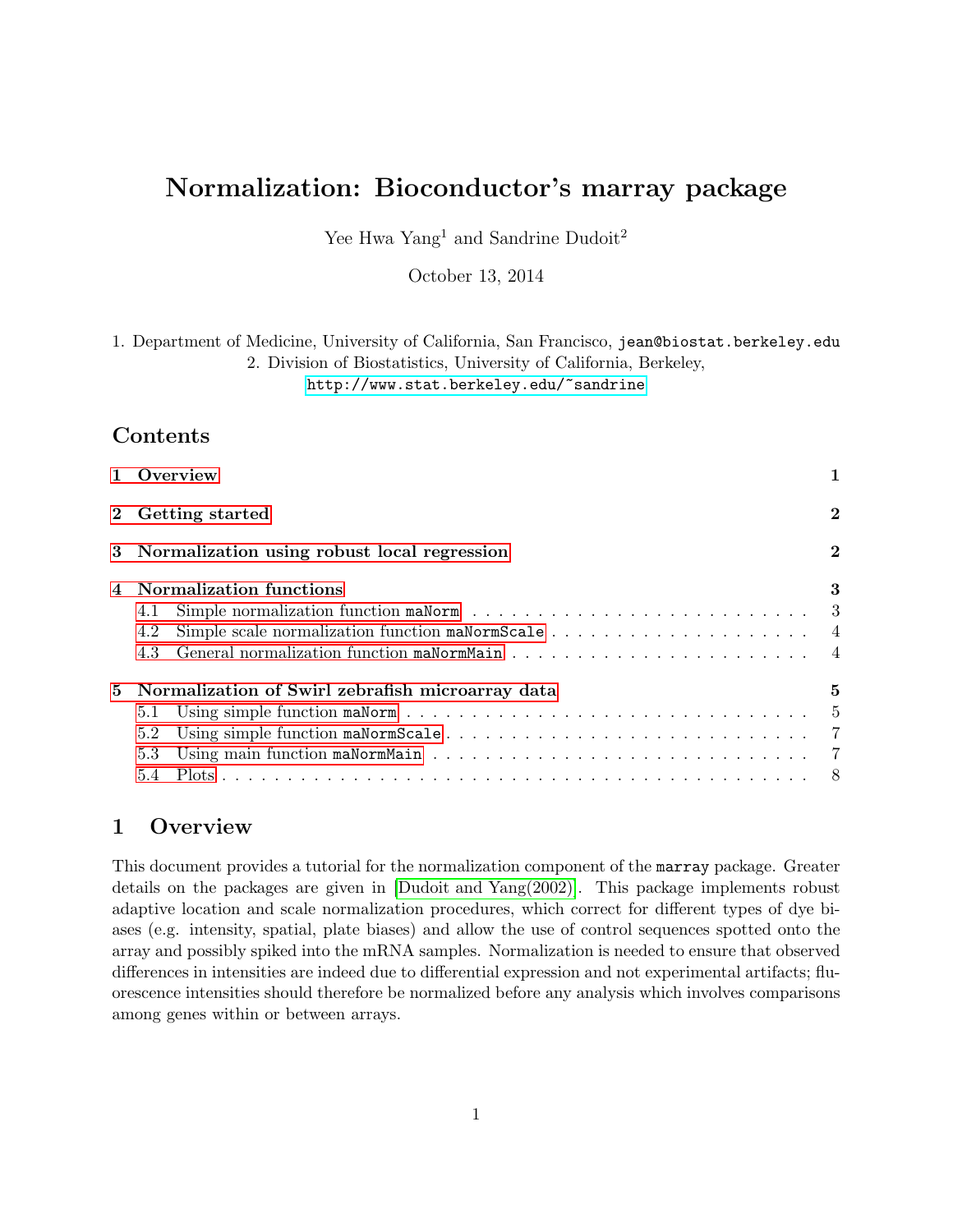## <span id="page-1-0"></span>2 Getting started

To load the marray package in your R session, type library(marray). We demonstrate the functionality of this R packages using gene expression data from the Swirl zebrafish experiment. These data are included as part of the package, hence you will also need to install this package. To load the swirl dataset, use data(swirl), and to view a description of the experiments and data, type ? swirl.

## <span id="page-1-1"></span>3 Normalization using robust local regression

The purpose of normalization is to identify and remove sources of systematic variation, other than differential expression, in the measured fluorescence intensities (e.g. different labeling efficiencies and scanning properties of the Cy3 and Cy5 dyes; different scanning parameters, such as PMT settings; print–tip, spatial, or plate effects). It is necessary to normalize the fluorescence intensities before any analysis which involves comparing expression levels within or between slides (e.g. classification, multiple testing), in order to ensure that differences in intensities are indeed due to differential expression and not experimental artifacts. The need for normalization can be seen most clearly in self–self experiments, in which two identical mRNA samples are labeled with different dyes and hybridized to the same slide [\[Dudoit et al.\(2002\)Dudoit, Yang, Callow, and Speed\]](#page-9-1). Although there is no differential expression and one expects the red and green intensities to be equal, the red intensities often tend to be lower than the green intensities. Furthermore, the imbalance in the red and green intensities is usually not constant across the spots within and between arrays, and can vary according to overall spot intensity, location on the array, plate origin, and possibly other variables.

Location normalization. We have developed location normalization methods which correct for intensity, spatial, and other dye biases using *robust locally weighted regression* [\[Cleveland\(1979\),](#page-9-2) [Yang et al.\(2001\)Yang, Dudoit, Luu, and Speed,](#page-9-3) Yang et al.(2002)Yang, Dudoit, Luu, Lin, Peng, Ngai, and Speed Local regression is a *smoothing* method for summarizing multivariate data using general curves and surfaces. The smoothing is achieved by fitting a linear or quadratic function of the predictor variables locally to the data, in a fashion that is analogous to computing a moving average. In the lowess and loess procedures, polynomials are fitted locally using iterated weighted least squares. Robust fitting guards against deviant points distorting the smoothed points. In the context of microarray experiments, robust local regression allows us to capture the non–linear dependence of the √ intensity log-ratio  $M = \log_2 R/G$  on the overall intensity  $A = \log_2 \sqrt{RG}$ , while ensuring that the computed normalization values are not driven by a small number of differentially expressed genes with extreme log-ratios. For details on the R loess function (modreg package), type ? loess.

Scale normalization. For scale normalization, a robust estimate of scale, such as the median absolute deviation  $(MAD)$ , may be used [Yang et al. $(2001)$ Yang, Dudoit, Luu, and Speed, Yang et al. $(2002)$ Yang, Dudoit, For a collection of numbers  $x_1, \ldots, x_n$ , the MAD is the median of their absolute deviations from the median  $m = \text{median}\{x_1, \ldots, x_n\}$ 

$$
MAD = \text{median}\{|x_1 - m|, \ldots, |x_n - m|\}.
$$

The R function for MAD is mad.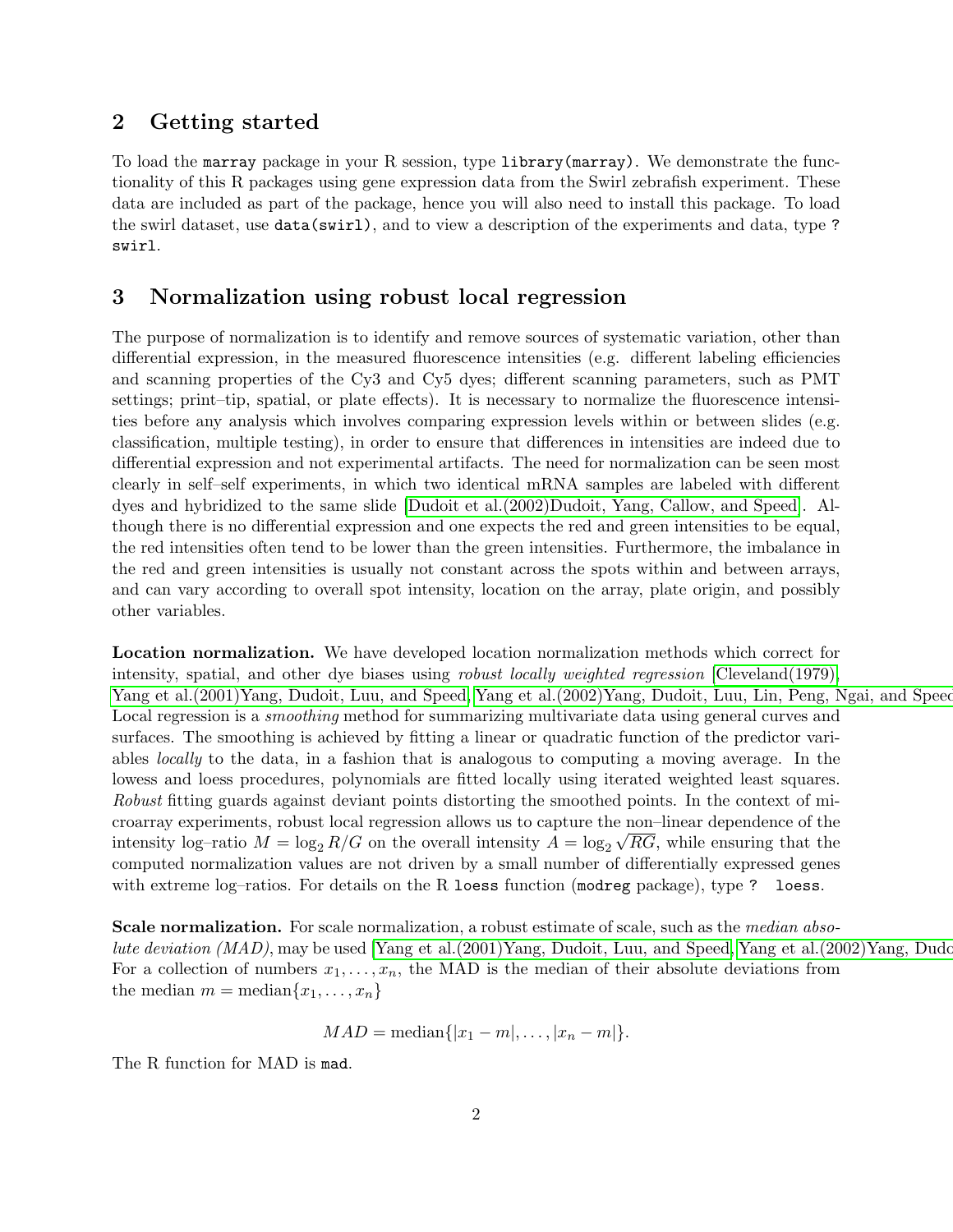Location and scale normalized intensity  $log$ -ratios  $M$  are given by

$$
M \leftarrow \frac{M-l}{s},
$$

where  $l$  and  $s$  denote the location and scale normalization values, respectively. The location value l can be obtained, for example, by robust local regression of M on A within print–tip–group. The scale value s could be the MAD, within print–tip–group, of location normalized log–ratios.

# <span id="page-2-0"></span>4 Normalization functions

#### <span id="page-2-1"></span>4.1 Simple normalization function maNorm

A simple wrapper function maNorm is provided for users interested in applying a standard set of normalization procedures using default parameters. This function returns an object of class marrayNorm and has seven arguments

- mbatch: Object of class marrayRaw, containing intensity data for the batch of arrays to be normalized. An object of class marray may also be passed if normalization is performed in several steps.
- norm: Character string specifying the normalization procedure. Six normalization procedures are available with this function: none, for no normalization; median, for global median location normalization; loess for global intensity or  $A$ –dependent location normalization using the loess function; twoD, for 2D spatial location normalization using the loess function; print-TipLoess, for within–print–tip–group intensity dependent location normalization using the loess function; and scalePrintTipMAD, for within–print–tip–group intensity dependent location normalization followed by within–print–tip–group scale normalization using the median absolute deviation. This argument can be specified using the first letter of each method.
- subset: A logical or numeric vector indicating the subset of points used to compute the normalization values.
- span: The argument span which controls the degree of smoothing in the loess function. Only used for loess, twoD, printTipLoess, and scalePrintTipMAD options.
- Mloc: If TRUE, the location normalization values are stored in the slot maMloc of the object of class marray returned by the function, if FALSE, these values are not retained. This option allows to save memory for large datasets.
- Mscale: If TRUE, the scale normalization values are stored in the slot maMscale of the object of class marray returned by the function, if FALSE, these values are not retained.
- echo: If TRUE, the index of the array currently being normalized is printed.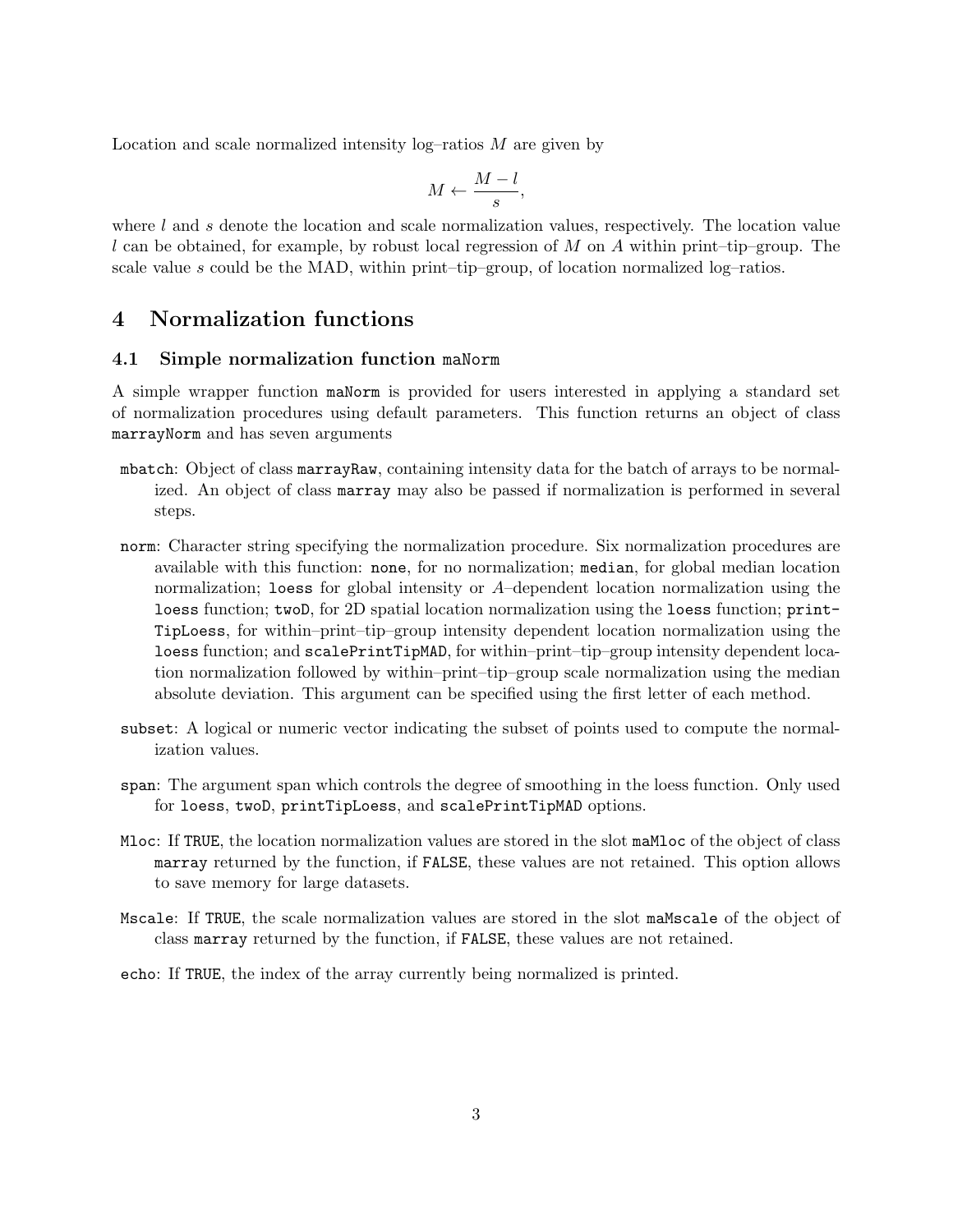#### <span id="page-3-0"></span>4.2 Simple scale normalization function maNormScale

A simple wrapper function maNormScale is provided for users interested in applying a standard set of scale normalization procedures using default parameters. This function returns an object of class marrayNorm has six arguments

- mbatch: Object of class marrayRaw, containing intensity data for the batch of arrays to be normalized. An object of class marray may also be passed if normalization is performed in several steps.
- norm: Character string specifying the normalization procedure. Two normalization procedures are currently available for this function: globalMAD for global scale normalization using the median absolute deviation; printTipMAD for within–print–tip–group scale normalization using the median absolute deviation. This argument can be specified using the first letter of each method.
- subset: A logical or numeric vector indicating the subset of points used to compute the normalization values.
- geo: If TRUE, the MAD of each group is divided by the geometric mean of the MADs across groups [\[Yang et al.\(2002\)Yang, Dudoit, Luu, Lin, Peng, Ngai, and Speed\]](#page-10-0). This allows observations to retain their original units.
- Mscale: If TRUE, the scale normalization values are stored in the slot maMscale of the object of class marray returned by the function, if FALSE, these values are not retained.
- echo: If TRUE, the index of the array currently being normalized is printed.

The globalMad option, with geo=TRUE, allows between slide scale normalization.

#### <span id="page-3-1"></span>4.3 General normalization function maNormMain

Note: We recommand users using maNorm and maNormScale rather than this function for performing standard set of normalization procedures.

This is the main internal function for location and scale normalization of cDNA microarray data is maNormMain; it has eight arguments (see also ? maNormMain):

- mbatch: Object of class marrayRaw, containing intensity data for the batch of arrays to be normalized. An object of class marrayNorm may also be passed if normalization is performed in several steps.
- f.loc: A list of location normalization functions, e.g., maNormLoess, maNormMed, or maNorm2D.
- f.scale: A list of scale normalization functions, e.g, maNormMAD.
- a.loc: For composite normalization, a function for computing the weights used in combining several location normalization functions, e.g., maCompNormA.
- a.scale: For composite normalization, a function for computing the weights used in combining several scale normalization functions.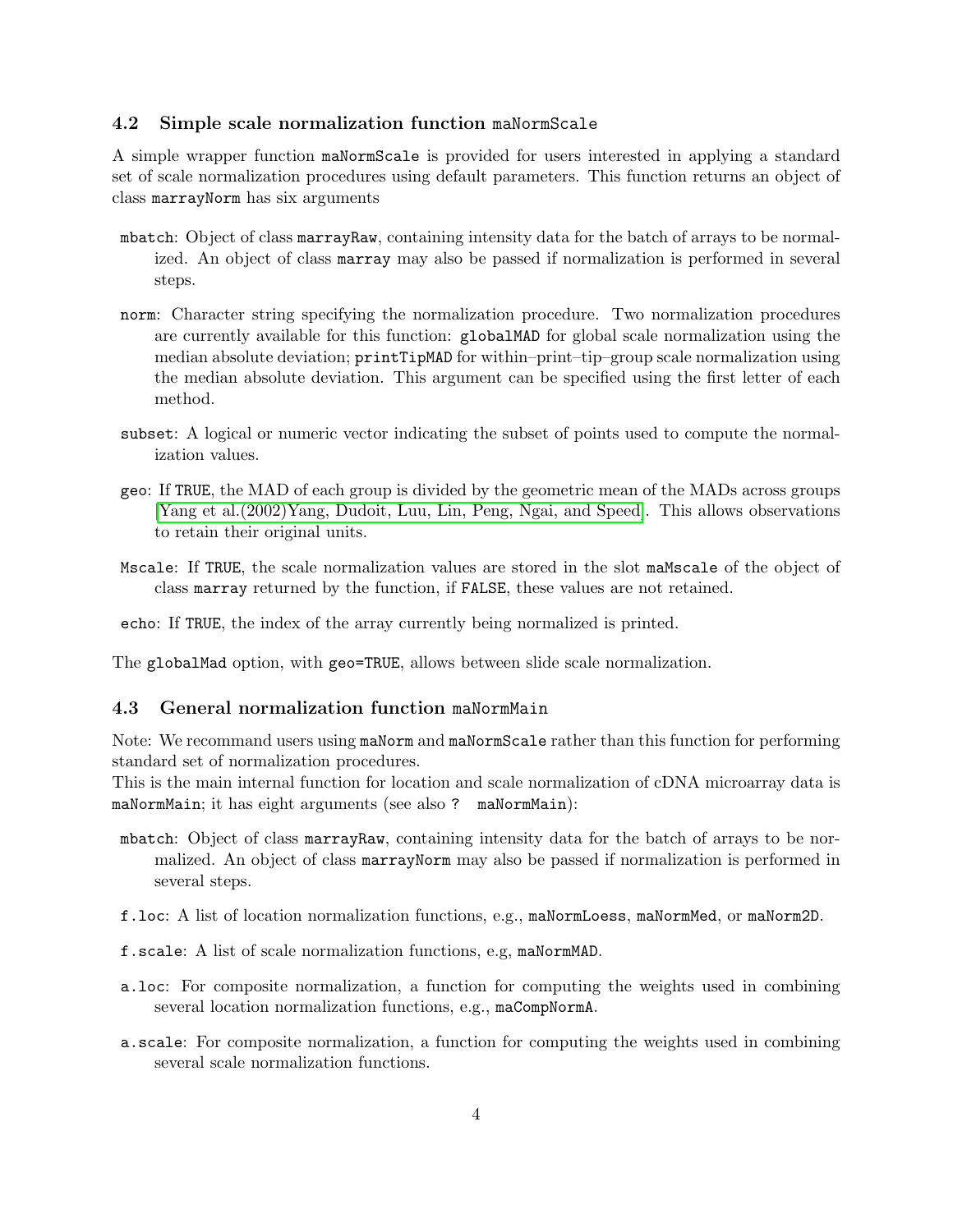- Mloc: If TRUE, the location normalization values are stored in the slot maMloc of the object of class marray returned by the function, if FALSE, these values are not retained. This option allows to save memory for large datasets.
- Mscale: If TRUE, the scale normalization values are stored in the slot maMscale of the object of class marray returned by the function, if FALSE, these values are not retained.

echo: If TRUE, the index of the array currently being normalized is printed.

Normalization is performed simultaneously for each array in the batch using the location and scale normalization procedures specified by the lists of functions f.loc and f.scale. Typically, only one function is given in each list, otherwise composite normalization is performed using the weights given by a.loc and a.scale [\[Yang et al.\(2002\)Yang, Dudoit, Luu, Lin, Peng, Ngai, and Speed\]](#page-10-0). The maNormMain function returns objects of class marrayNorm.

The marray package contains internal functions for median (maNormMed), intensity or  $A$ –dependent (maNormLoess), and 2D spatial (maNorm2D) location normalization. The R robust local regression function loess is used for intensity dependent and 2D spatial normalization. The package also contains a function for scale normalization using the median absolute deviation (MAD) (maNorm-MAD). These functions have arguments for specifying which spots to use in the normalization and for controlling the local regression, when applicable. The functions allow normalization to be done separately within values of a layout parameter, such as plate or print–tip–group, and using different subsets of probe sequences (e.g. dilution series of control probe sequences).

### <span id="page-4-0"></span>5 Normalization of Swirl zebrafish microarray data

To read in the data for the Swirl experiment and generate the plate IDs

```
> library("marray", verbose=FALSE)
> data(swirl)
> maPlate(swirl)<-maCompPlate(swirl,n=384)
```
The pre–normalization  $MA$ –plot for the Swirl 93 array in Figure [3](#page-9-4) illustrates the non–linear dependence of the log–ratio  $M$  on the overall spot intensity  $A$  and the existence of spatial dye biases. Only a small proportion of the spots are expected to vary in intensity between the two channels. We thus perform within–print–tip–group loess location normalization using all 8,448 probes on the array.

#### <span id="page-4-1"></span>5.1 Using simple function maNorm

The following command normalizes all four arrays in the Swirl experiment simultaneously. The simple wrapper function could be used to perform most of the standard normalizations procedures.

```
> swirl.norm <- maNorm(swirl, norm="p")
> summary(swirl.norm)
```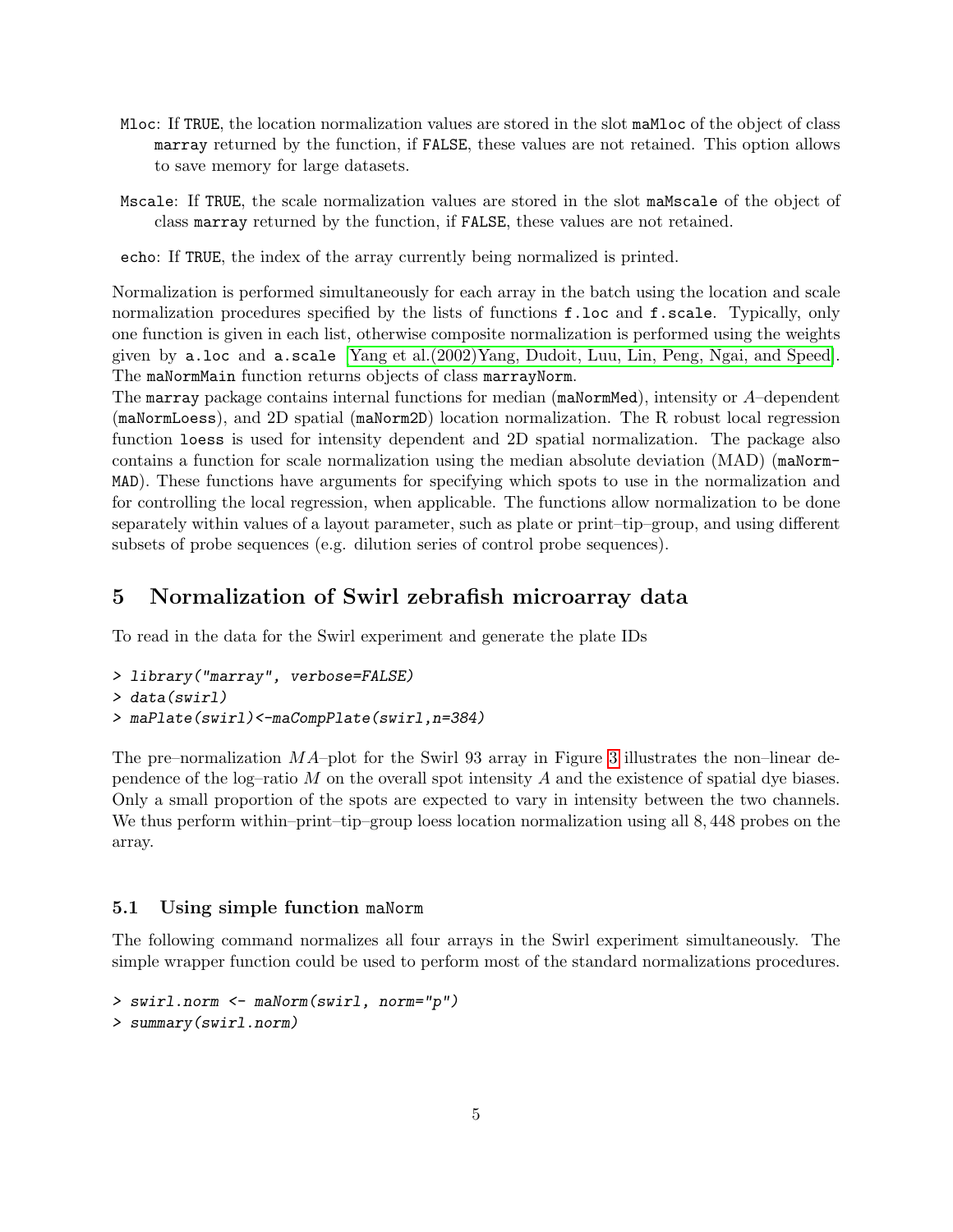```
Normalized intensity data: Object of class marrayNorm.
Call to normalization function:
m\Delta NormMain(mbatch = mbatch, f.loc = list(maNormLoess(x = "maA",
   y = "maM", z = "maPrintTip", w = NULL, subset = subset, span = span,...)), Mloc = Mloc, Mscale = Mscale, echo = echo)
Number of arrays: 4 arrays.
A) Layout of spots on the array:
Array layout: Object of class marrayLayout.
Total number of spots: 8448
Dimensions of grid matrix: 4 rows by 4 cols
Dimensions of spot matrices: 22 rows by 24 cols
Currently working with a subset of 8448spots.
Control spots:
There are 2 types of controls :
  0 1
7680 768
Notes on layout:
No Input File
B) Samples hybridized to the array:
Object of class marrayInfo.
     maLabels Names slide number experiment Cy3 experiment Cy5
1 swirl.1.spot swirl.1.spot 81 swirl wild type
2 swirl.2.spot swirl.2.spot 82 wild type swirl
3 swirl.3.spot swirl.3.spot 93 swirl wild type
4 swirl.4.spot swirl.4.spot 94 wild type swirl
     date comments
1 2001/9/20 NA
2 2001/9/20 NA
3 2001/11/8 NA
4 2001/11/8 NA
Number of labels: 4
Dimensions of maInfo matrix: 4 rows by 6 columns
```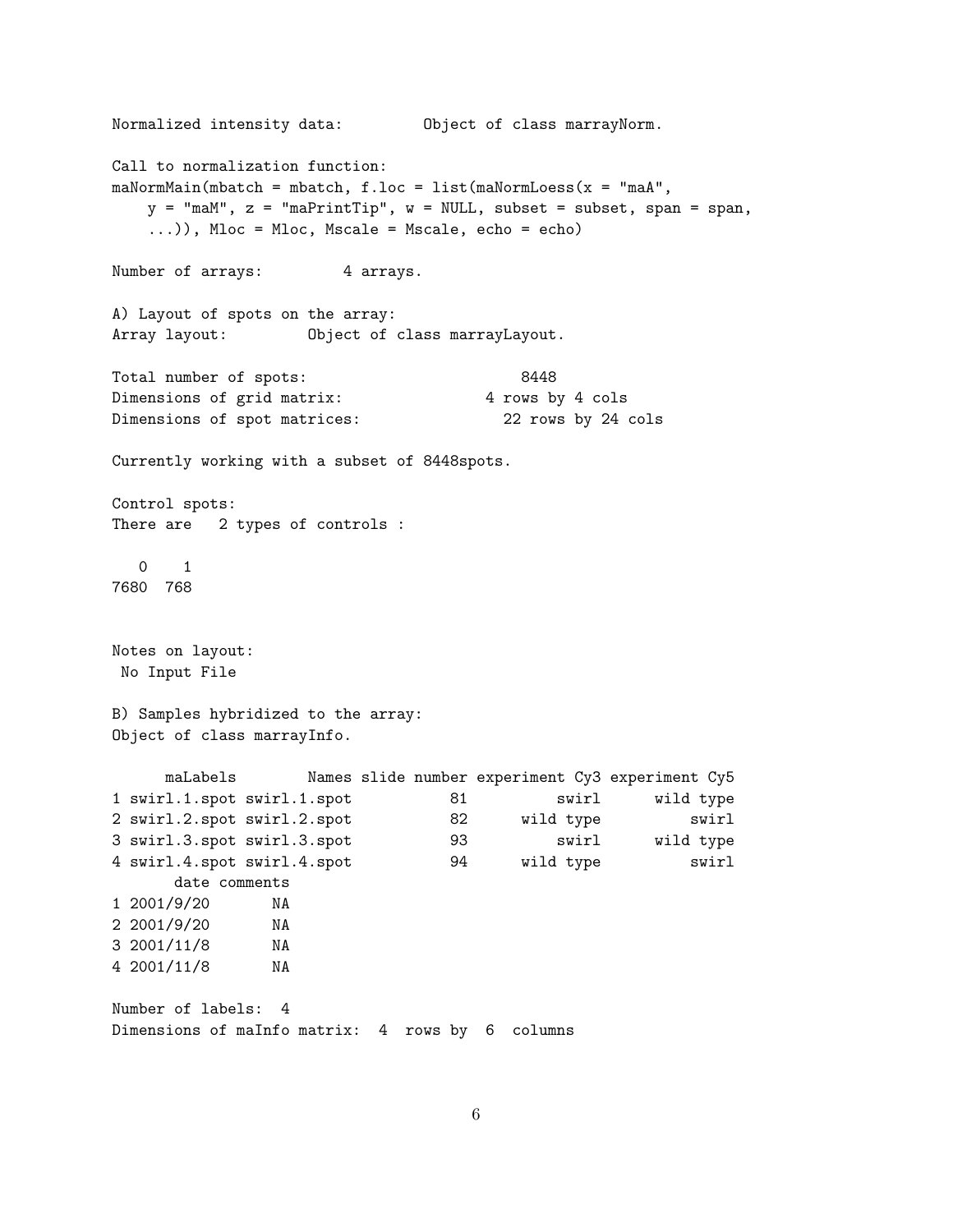Notes: C:/GNU/R/R-2.4.1/library/marray/swirldata/SwirlSample.txt

```
C) Summary statistics for log-ratio distribution:
```

```
Min. 1st Qu. Median
C:/GNU/R/R-2.4.1/library/marray/swirldata/swirl.1.spot -2.22 -0.18 -0.01
C:/GNU/R/R-2.4.1/library/marray/swirldata/swirl.2.spot -2.84 -0.16 0.00
C:/GNU/R/R-2.4.1/library/marray/swirldata/swirl.3.spot -1.58 -0.23 -0.01
C:/GNU/R/R-2.4.1/library/marray/swirldata/swirl.4.spot -2.89 -0.20 0.00
                                                     Mean 3rd Qu. Max.
C:/GNU/R/R-2.4.1/library/marray/swirldata/swirl.1.spot 0.05 0.20 5.09
C:/GNU/R/R-2.4.1/library/marray/swirldata/swirl.2.spot 0.00 0.16 2.17
C:/GNU/R/R-2.4.1/library/marray/swirldata/swirl.3.spot 0.04 0.25 3.24
C:/GNU/R/R-2.4.1/library/marray/swirldata/swirl.4.spot -0.01 0.18 3.25
```
D) Notes on intensity data: Spot Data

For global median normalization

> swirl.normm <- maNorm(swirl, norm="median")

#### <span id="page-6-0"></span>5.2 Using simple function maNormScale

This simple wrapper function may be used to perform scale normalization separately from location normalization. The following examples do not represent a recommended analysis but are simply used for demonstrating the software functionality. Within–print–tip–group intensity dependent normalization followed by within–print–tip–group scale normalization using the median absolute deviation, could be performed in one step by

```
> swirl.norms <- maNorm(swirl, norm="s")
```
or sequentially by

```
> swirl.norm1 <- maNorm(swirl, norm="p")
> swirl.norm2 <- maNormScale(swirl.norm1, norm="p")
```
For between slide scale normalization using MAD scaled by the geometric mean of MAD across slides [\[Yang et al.\(2001\)Yang, Dudoit, Luu, and Speed,](#page-9-3) [Yang et al.\(2002\)Yang, Dudoit, Luu, Lin, Peng, Ngai, and Speed\]](#page-10-0)

```
swirl.normg <- maNormScale(swirl.norm, norm="g")
```
#### <span id="page-6-1"></span>5.3 Using main function maNormMain

The following command normalizes all four arrays in the Swirl experiment simultaneously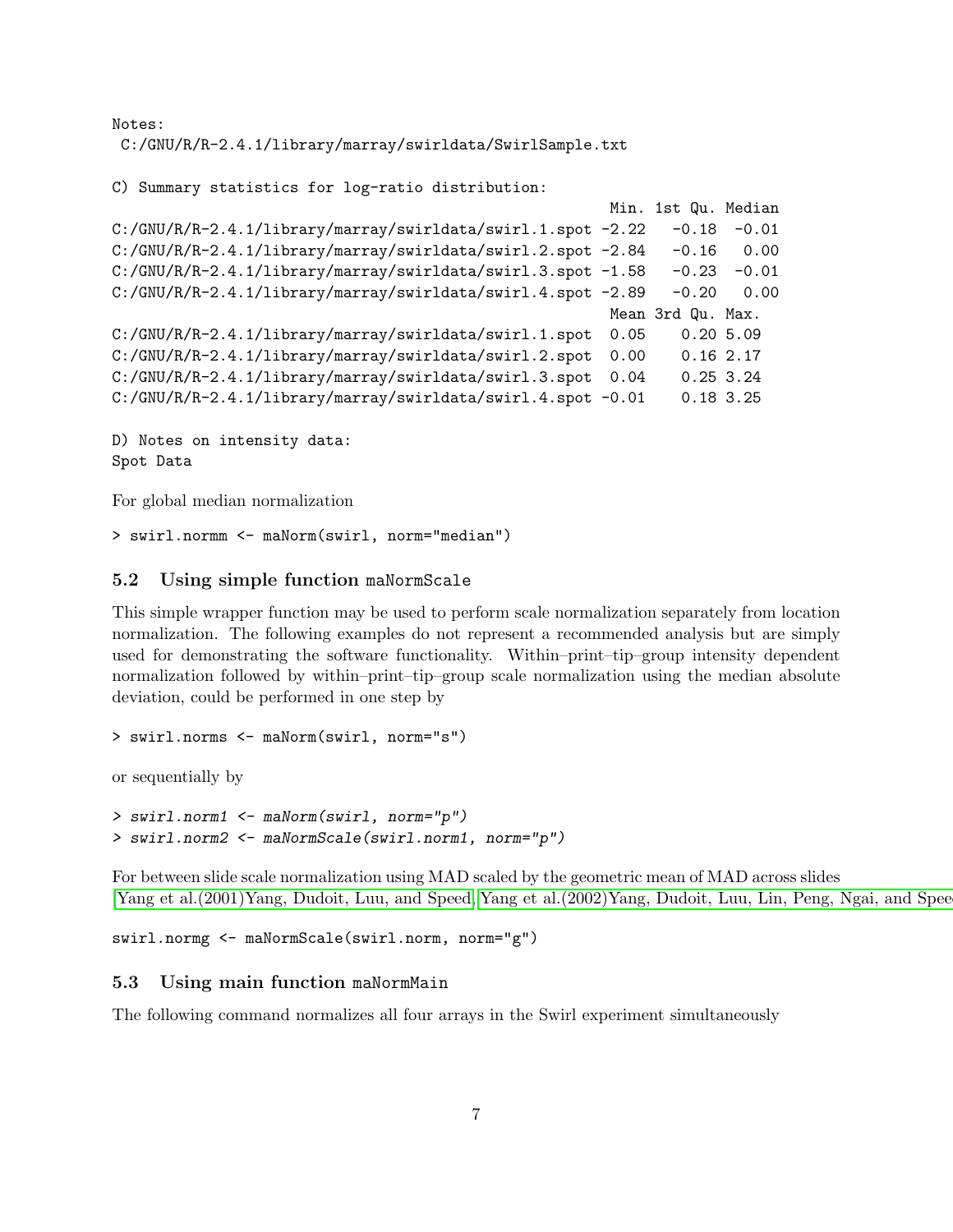```
> swirl.norm <- maNormMain(swirl,
f.loc = list(malNormLoess(x = "maA", y = "maM", z = "maPrintTip",w = NULL, subset = TRUE, span = 0.4),
f.scale = NULL,
     a.loc = maCompNormEq(),
a.scale = maCompNormEq(),
Mloc = TRUE, Mscale = TRUE, echo = FALSE)
```
This is the default normalization procedure in maNormMain, thus the same results could be obtained by calling

```
> swirl.norm <- maNormMain(swirl)
```
To see the effect of within–print–tip–group location normalization, compare the pre–and post– normalization boxplots and  $MA$ –plots in Figures [1,](#page-8-0) [2,](#page-8-1) and [3.](#page-9-4) Normalized log–ratios M are now evenly distributed about about zero across the range of intensities A for each print–tip–group. Furthermore, the non–linear location normalization seems to have eliminated, to some extent, the scale differences among print–tip–groups and arrays.

#### <span id="page-7-0"></span>5.4 Plots

The plots were produced using the following commands:

- > boxplot(swirl[,3], xvar="maPrintTip", yvar="maM", main="Swirl array 93: pre--normalization")
- > boxplot(swirl, yvar="maM", main="Swirl arrays: pre--normalization")
- > boxplot(swirl.norm[,3], xvar="maPrintTip", yvar="maM", main="Swirl array 93: post--normalization")
- > boxplot(swirl.norm, yvar="maM", main="Swirl arrays: post--normalization")
- > plot(swirl[,3], main="Swirl array 93: pre--normalization MA--plot")
- > plot(swirl.norm[,3], main="Swirl array 93: post--normalization MA--plot")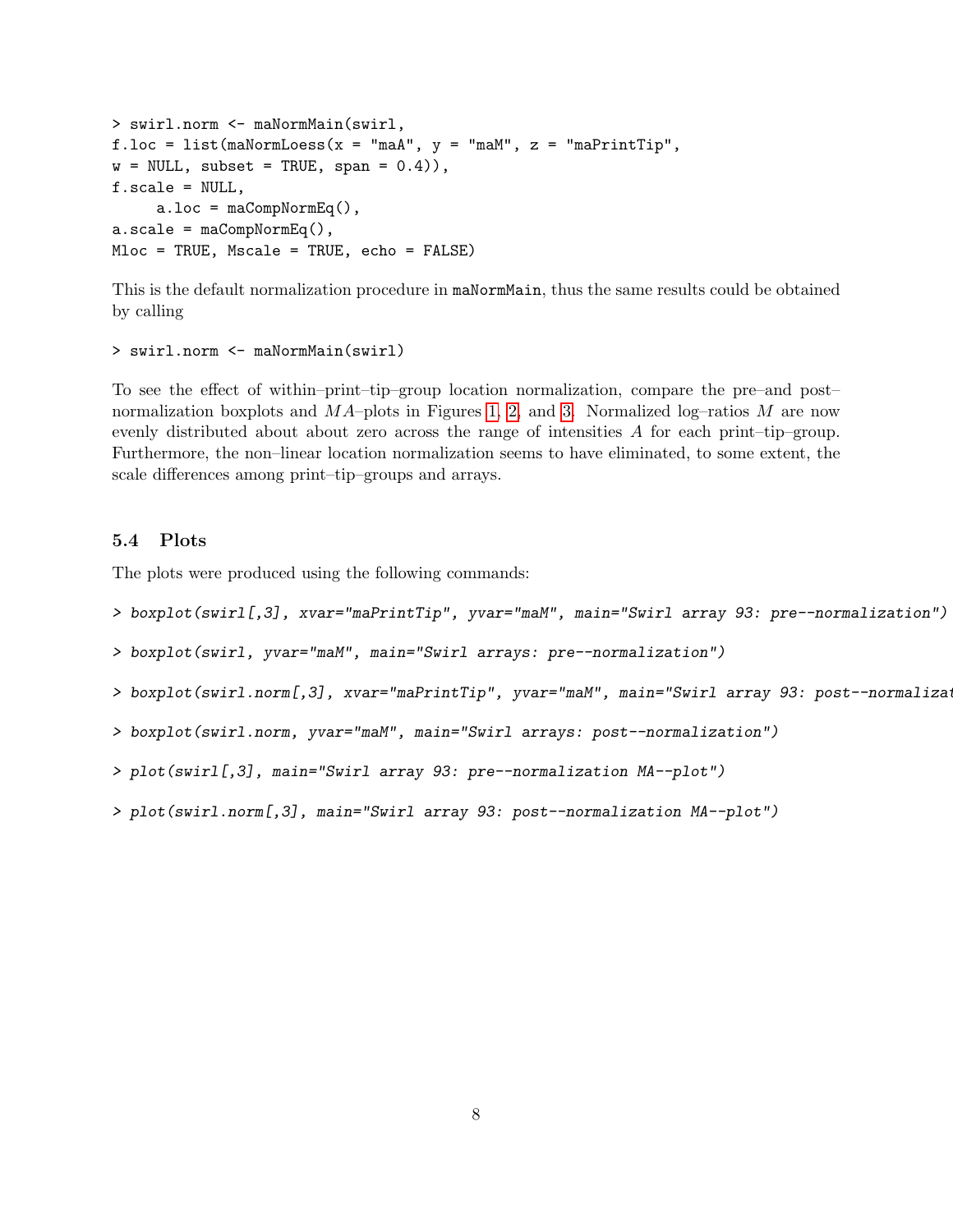

<span id="page-8-0"></span>Figure 1: Boxplots by print-tip-group of the pre- and post-normalization intensity log-ratios  $M$ for the Swirl 93 array.



<span id="page-8-1"></span>Figure 2: Boxplots of the pre-and post-normalization intensity  $log$ -ratios  $M$  for the four arrays in the Swirl experiment.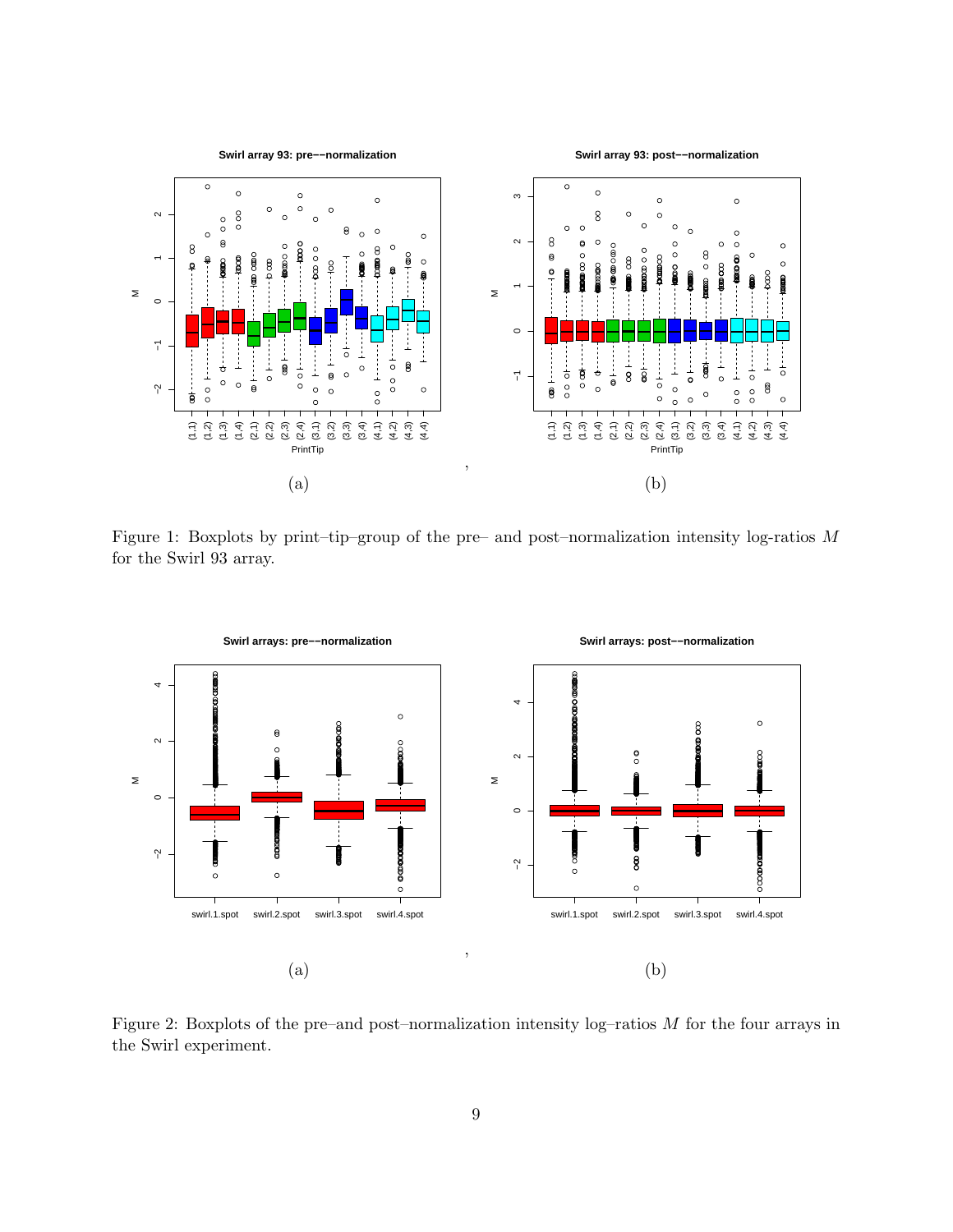

<span id="page-9-4"></span>Figure 3: Pre– and post-normalization  $MA$ -plot for the Swirl 93 array, with the lowess fits for individual print-tip-groups. Different colors are used to represent lowess curves for print-tips from different rows, and different line types are used to represent lowess curves for print-tips from different columns.

**Note: Sweave.** This document was generated using the Sweave function from the R *tools* package. The source file is in the /inst/doc directory of the package marray.

### References

- <span id="page-9-2"></span>[Cleveland(1979)] W. S. Cleveland. Robust locally weighted regression and smoothing scatterplots. Journal of the American Statistical Association, 74(368):829–836, 1979.
- <span id="page-9-0"></span>[Dudoit and Yang(2002)] S. Dudoit and Y. H. Yang. Bioconductor R packages for exploratory analysis and normalization of cDNA microarray data. In G. Parmigiani, E. S. Garrett, R. A. Irizarry, and S. L. Zeger, editors, The Analysis of Gene Expression Data: Methods and Software. Springer, New York, 2002.
- <span id="page-9-1"></span>[Dudoit et al. (2002)Dudoit, Yang, Callow, and Speed] S. Dudoit, Y. H. Yang, M. J. Callow, and T. P. Speed. Statistical methods for identifying differentially expressed genes in replicated cDNA microarray experiments. Statistica Sinica,  $12(1):111-139$ ,  $2002$ .
- <span id="page-9-3"></span>[Yang et al. (2001) Yang, Dudoit, Luu, and Speed Y. H. Yang, S. Dudoit, P. Luu, and T. P. Speed. Normalization for cDNA microarray data. In M. L. Bittner, Y. Chen, A. N. Dorsel, and E. R. Dougherty, editors, *Microarrays: Optical Technologies and Informatics*, volume 4266 of *Pro*ceedings of SPIE, May 2001.